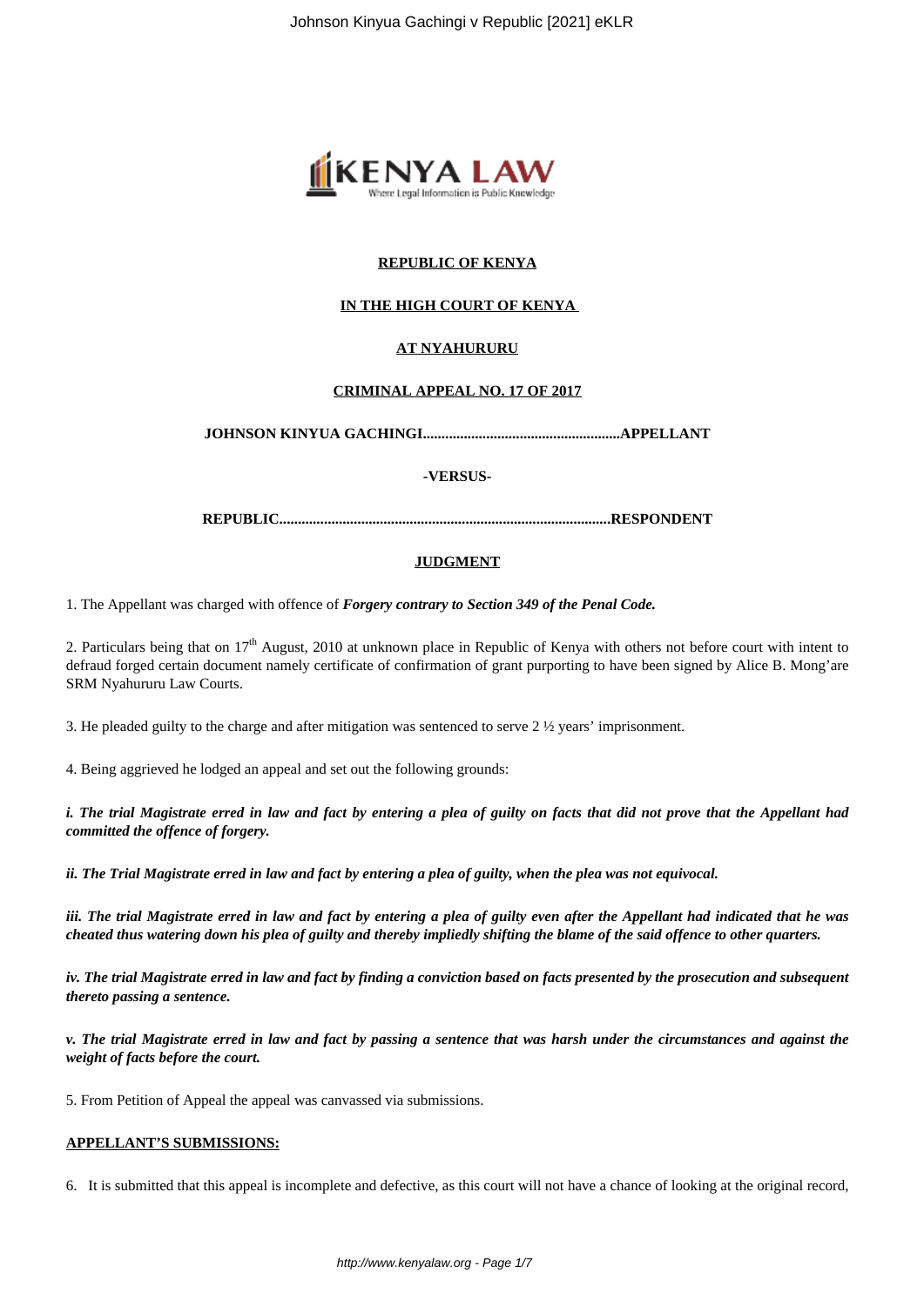and in particular, the exhibits that were produced before the trial court.

7. That the issue of the lack of the original trial record has been adjudicated in several matters, and the holdings have been that an appeal cannot be determined based on an incompetent trial record. Reliance is made on the cases of *Wambua v Republic [2004] eKLR and Jackson Mutharia Mwaura & Another v Republic [1194] eKLR.*

8. The instant appeal was filed in the year 2012, and during all that period it has been hanging on the shoulders of the Appellant who has all along been eager to have it determined. It would thus be unfair to subject the Appellant to a retrial more than 10 years after his conviction.

9. In addition to the forgoing, it is evident that the original trial record that is missing contains the original documents that were produced as exhibits. On 22<sup>nd</sup> June, 2021 when the matter came up for mention, the state through its counsel confirmed that the State did not have the copies of such documents that it could avail for purposes of the appeal.

10. Thus it is submitted that, It would imply that if this matter was to be taken to the trial court for retrial, the State would not have the original exhibits to work on. It would thus be an exercise in futility to order a retrial of the Appellant, and as such court is urged to hold as such. Reliance is made on the cases of *Ikimat v Republic [2005] IKLR 1982* and *Issa Abdi Mohammed v Republic [2006] eKLR* .

11. It is submitted that, it is evident from the proceedings that the trial court did not adhere to the provisions on the procedure of finding a conviction on a plea of guilty. The trial court was under an obligation to warn the accused of the consequences of pleading guilty before proceeding to find a conviction.

12. It is evident from the proceedings that the trial court did not warn the Appellant the natural consequence of pleading guilty, the conviction and likely sentence. Thus, it is submitted that the said omission was fatal to the conviction and sentence that was meted against the Appellant. Reliance is made on the cases of *Kennedy Ndiwa Boit v Republic [2002] eKLR and Bernard Injendi v Republic [2017] eKLR, and K N v Republic [2016] eKLR*

13. It is further submitted that the facts as read out to the Appellant did not disclose any offence. It is submitted that in the said facts nowhere did the prosecution state that on  $17<sup>th</sup>$  August, 2010, the Appellant forged documents. In addition, it does not state how the prosecution formed an opinion that the Appellant had forged the alleged documents.

14. The facts do not also state where and how the alleged documents were found, and how they were connected or linked to the Appellant. It is thus our submissions that the said facts did not disclose any offence, and as such could not have been used to find conviction. Reliance is made on the case of *K N v Republic [2016] eKLR.*

15. It is further evident that in his mitigation, the Appellant stated:

# *"I ask the court to forgive me as I was cheated. That is all I can ask the court."*

16. It is evident that the Appellant was very categorical that he was cheated. It would thus imply that he did not willfully commit the alleged offence, and as such there was a vitiating factor in his plea of guilty. The said mitigation made the plea not unequivocal, and as such it was expected of the trial court to have changed the plea to that of not guilty. Reliance is made on the case of *Ignatius Anyenga Omare v Republic [2016] Eklr.*

### **RESPONDENT SUBMISSIONS**

17. On the issue of absence of original record, it is submitted that, the question that would then follow is whether the record before this court can be said to be complete which is in affirmative as the current record has copies of exhibits and court proceedings which were certified by this Honorable Court on 30<sup>th</sup> March, 2012.Reliance is made on the case of *John Karanja Wainaina v Republic (2004) eKLR,*

18. In this instance, a certified copy of the record and exhibit are available and this court should proceed and make a ruling as if the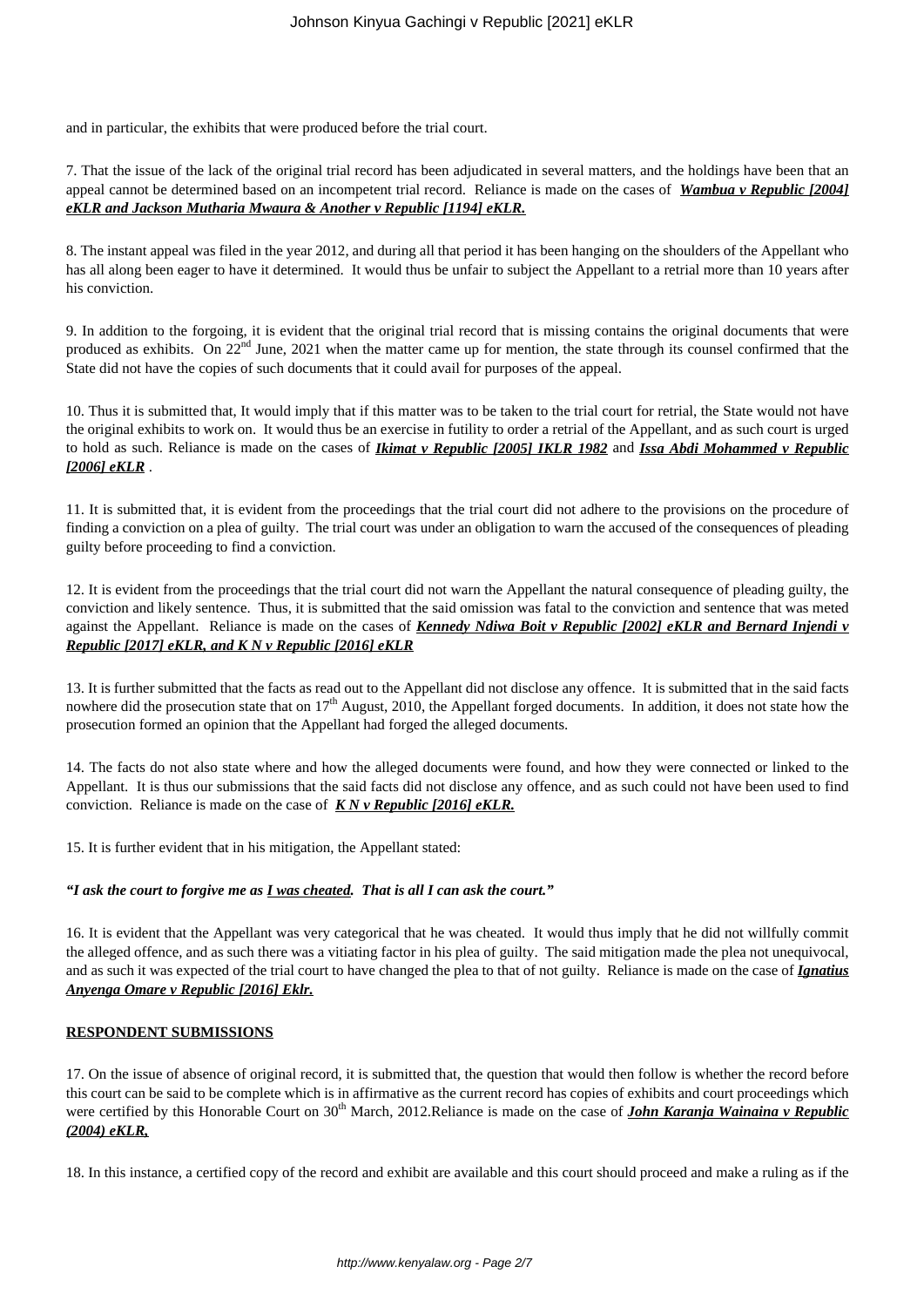original record is available. Reliance is made on the case of *Pius Mukabe Malewa & Another v Republic [2002] eKLR,* the court faced with similar circumstances ordered for the appeal to proceed and for it to be determined on merit.

19. Thus this appeal should proceed as if the original record is before the court and the same is determined on merit considering that a certified copy of the record is available to all parties.

20. There is absolutely no reason why the matter should be subjected to a retrial.

21. It is submitted that the plea as taken by the Appellant was equivocal. The Appellant was first produced in court on  $8<sup>th</sup>$  February, 2012. He pleaded guilty to charge and was thus convicted and subsequently sentence.

22. That from the record it is very clear that the language used was Kiswahili, facts were read and the Appellant confirmed them to be correct. He was then convicted thus the plea was proper and this point must fail.

23. On sentence, the Appellant was convicted to 2 ½ years' imprisonment. *Section 349 of the Penal Code* provides for imprisonment for a period of 3 years.

### **ISSUES, ANALYSIS & DETERMINATION:**

24. A perusal of the record discloses two core issues namely:

*a) whether the loss of original file will render an automatic success of appeal"* 

# *b) And if in negative, was the plea defective for failure of trial court to warn appellant of consequences of pleading guilty" Did the facts disclose an offence and Was sentence excessive"*

25. On the first issue, of the lack of the original trial record, same has been adjudicated in several matters, and the holdings have been that an appeal cannot be determined based on an incompetent trial record. See the cases of *Wambua v Republic [2004] eKLR,* where court observed:

*"In this case, this court cannot find that the original trial was defective since, because due to the absence of the entire record of the trial court we cannot discover the facts. It has not been suggested that the Appellant was privy to the loss of the trial court record. He has been in custody for the last 5 years and 7 months. Efforts were made even by this court to trace the trial court records but it bore no fruit. In the circumstances of this case we find that the right order to make is to set aside the judgment of the trial court, discharge the Appellant and set him free. We so order. The judgment of the trial court is accordingly set aside and the Appellant discharged. We order that he be set free unless he is otherwise lawfully held."*

26. Also the case of Jackson *Mutharia Mwaura & Another v Republic [1194] eKLR,*

*"I respectfully agree with Mr. Njugi that it is most unsafe to rely on the record of appeal. I would go further and hold that we have no jurisdiction to entertain the incompetent record of appeal. To do so would be tantamount to causing irreparable prejudice to the Appellants who stand convicted of a capital offence.*

*To send the matter for retrial would also cause the Appellants prejudice at the retrial since the prosecution may have become wiser and would wish to plug the loop-holes. In any case this option is not open to us since the intended appeal has not been heard.*

*In the result, there is only one channel open to this court and that is to reject the purported record of appeal and order that it be struck out. I would then set aside the judgment and orders of the superior court and discharge all the Appellants forthwith which order is in conformity with the order proposed by my Lord Akiwumi JA and direct that they be set at liberty unless otherwise held on a lawful warrant."*

27. However, the record before this court can be said to be incomplete as the current record has copies of exhibits and court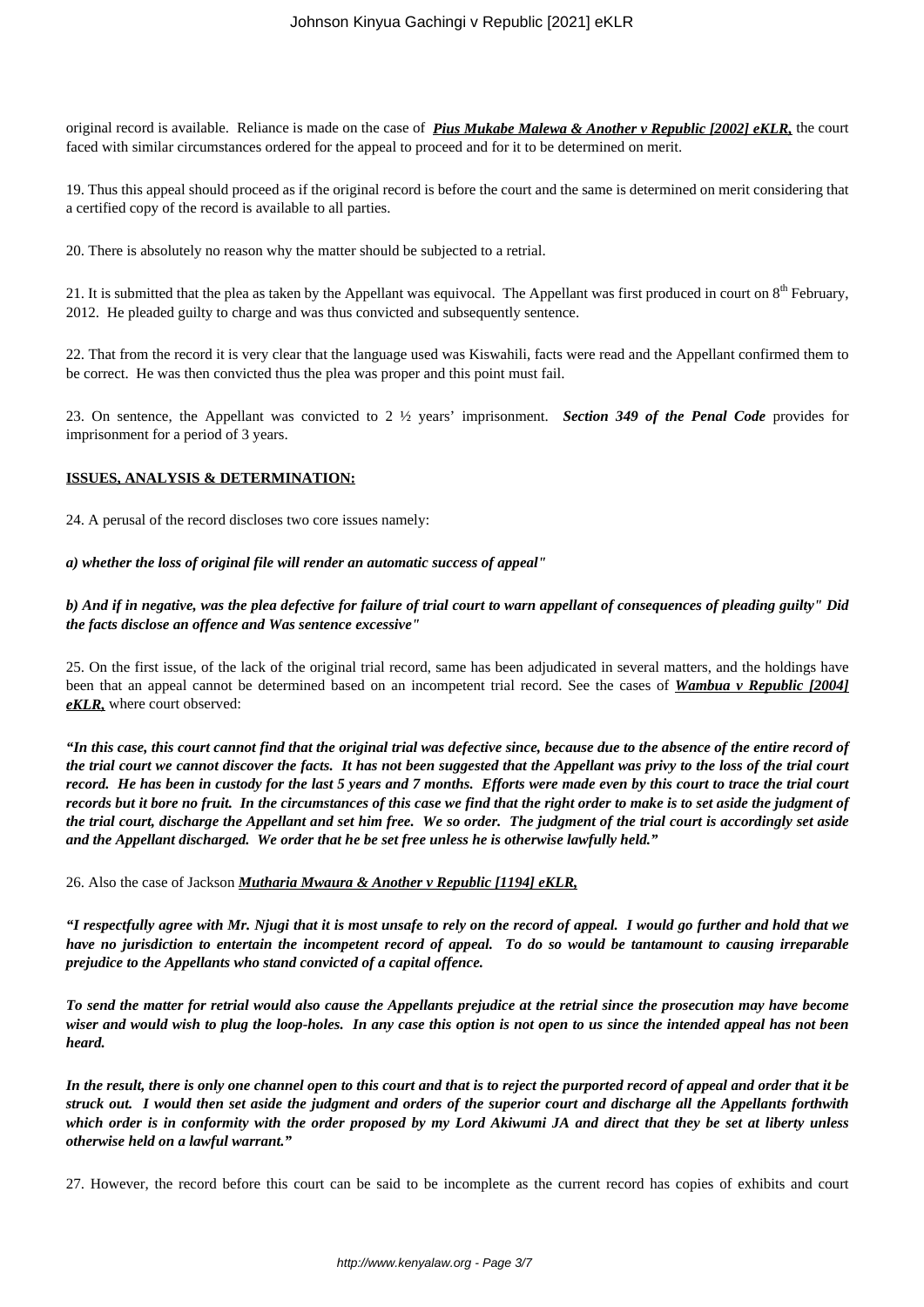proceedings which were certified by this Honorable Court on 30th March, 2012.See the case of *John Karanja Wainaina v Republic (2004) eKLR,* where Court observed that:

*"in a situation such as this, the Court must try to hold the scales of justice and in doing so must consider all the circumstances under which the loss occurred. Who occasioned the loss of all the files" Is the Appellant responsible" Should he benefit from his own mischief and illegality" In the final analysis the paramount consideration must be whether the order proposed to be made is the one who serves the best interest of justice. An acquittal should not follow as a matter of course where a file has disappeared. After all a person like the Appellant, has lost the benefit of the presumption of innocence given to him by Section 77(2) (a) of the Constitution he having been convicted by a competent court and on appeal the burden is on him to show that the court which convicted him did so in error. Thus the loss of the files and proceedings may deprive him of the ability to discharge that burden, but it by no means follows that he must of necessity be treated as innocent and automatically acquitted. The interest of justice as a whole must be considered."*

28. In this instance, a certified copy of the record and exhibit are available and this court should proceed and make a ruling as if the original record is available. I agree with this view as there is a record certified by the court itself.

29. Likewise, in *Pius Mukabe Malewa & Another v Republic [2002] eKLR,* the court faced with similar circumstances ordered for the appeal to proceed and for it to be determined on merit.

30. Thus this appeal proceeds as if the original record is before the court and the same is to be determined on merit considering that a certified copy of the record is available to all parties.

31. There is absolutely no reason why the matter should be subjected to a retrial.

32. On plea of guilty and contention that appellant was not warned of consequences thus defective, the court notes that, accused pleaded guilty to charge and was thus convicted and subsequently sentenced.

33. That from the record it is very clear that the language used was Kiswahili, facts were read and the Appellant confirmed them to be correct. He was then convicted thus the plea was proper and this argument must fail to convince court otherwise.

34. The record available gives the picture of what happened during plea as here under;

*Appellant appeared in court on 8th February, 2012 to take plea. The record reads:*

*08/02/2012*

*Before: Hon. V.K. Kiptoon RM*

*C/Pros: IP Mugambi* 

*C/Clerk: Temu*

*Interpretation: English/Kiswahili*

*Accused: Present*

*Represented by: N/A*

*The sentence of the charge (s) and every element thereof has been stated by the court to the accused person, in the language that he/she understands who being asked whether he/she admits or denies the truth of the charge (s) replies – in Kiswahili*

*Accused: it is true*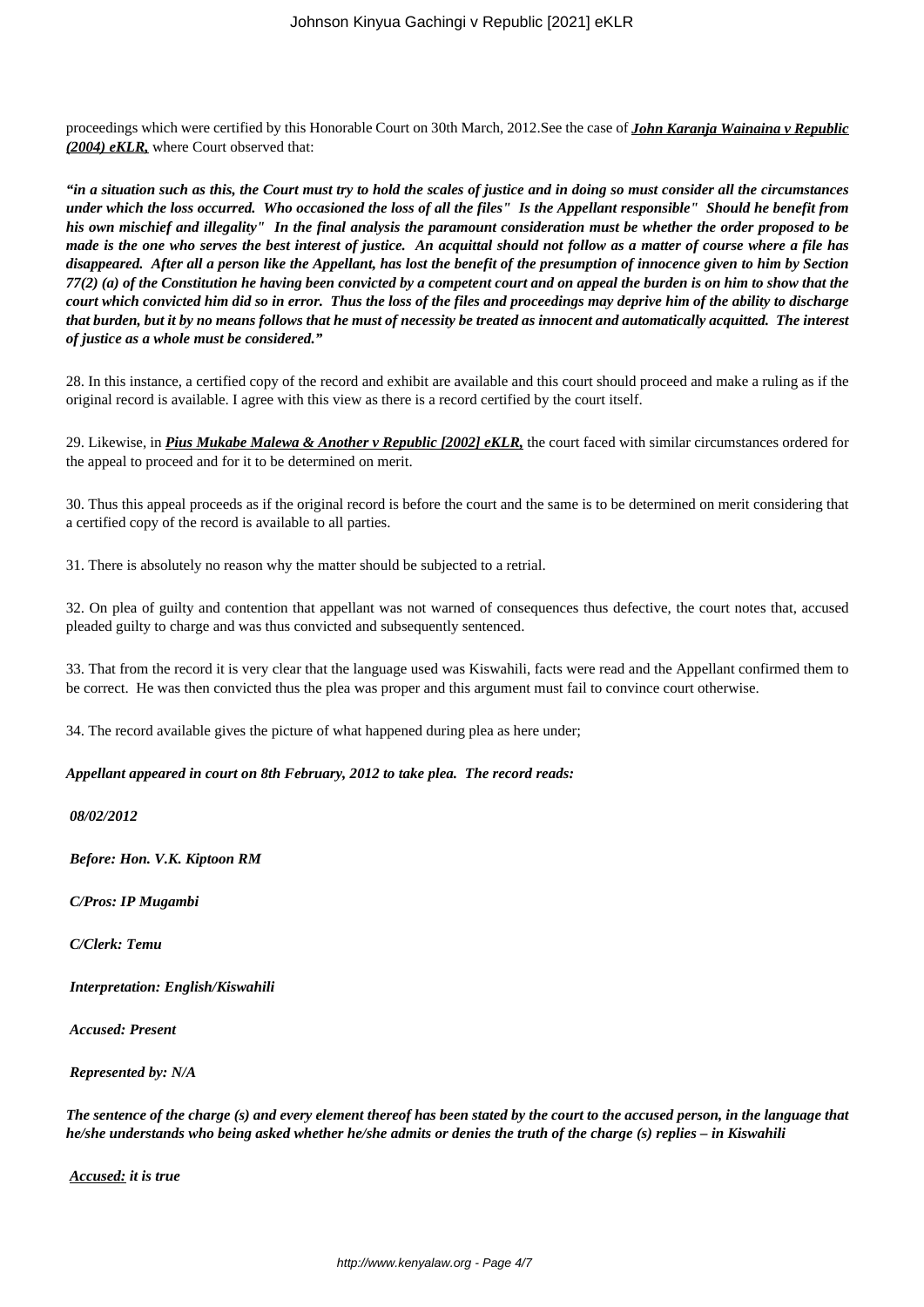# *Court: plea of guilty entered.*

#### *Court Prosecutor:*

*Facts are on 3rd November, 2011 at around 11.00am one by the name Stanford Mwangi stationed at Civil Registry Nyahururu Law Courts was perusing files due to hearing in view to writing notices to the lawyers/concerned parties in respect to issue dates that were fixed. He came across Civil Suit No. 108/2011 where he noticed two documents the grant of letter of administration and certificate of confirmation of grant.*

*He noticed defect signatures appended on the documents purportedly signed by Alice Mongare – Senior Resident Magistrate and were being used to file succession cause No. 95 of 2010.*

*He informed the in-charge Civil Registry Josphine Wambui who took the file to the said Magistrate and on seeing the signatures, she discovered them as hers. The Senior Resident Magistrate Alice Mongare noticed the following anomalies in the Succession Cause No. 95 of 2010:*

*The name of the deceased person in the genuine Succession Cause No. 95 of 2010 was Paul Wachira Ngugi which in the forged grants the deceased was Susan Watetu Kinyua.*

*The genuine files 95/10 indicated the land as Nyahururu/Lesirko/969 and Nyahururu/Lesirko/1541 which was different from forged grant of Lakipia/Ngobit/Supuko Block 2/1367.*

*Also further scrutiny indicated the Chief's letter from genuine file was dated 3rd September, 2010 and on forged one it was dated 16th August, 2010.*

*The Senior Resident Magistrate instructed the Executive Officer Grace Wangeci to report the matter to Nyahururu Police Station where the matter was investigated and eventually accused person arrested and charged before this court.*

*I wish to produce the documents of forged letters.*

· *Chief's letter – Exhibit No. 1 attached with copy of identify card of the accused person.*

· *The death certificate of Susan Wanjiku Kinyua with supporting affidavit as Exhibit No. 2.*

· *The Certificate of confirmation of grant purportedly signed A.B. Mongare SRM as Exhibit No. 3.*

· *A grant of letter of administration intestate purportedly signed by Mongare Senior Resident Magistrate as Exhibit No. 4.*

# *V.K. KIPTOON*

#### *RESIDENT MAGISTRATE*

*Accused: facts are correct.*

*V.K. KIPTOON*

*RESIDENT MAGISTRATE*

*Court: Accused convicted of his own plea of guilty.*

*V.K. KIPTOON*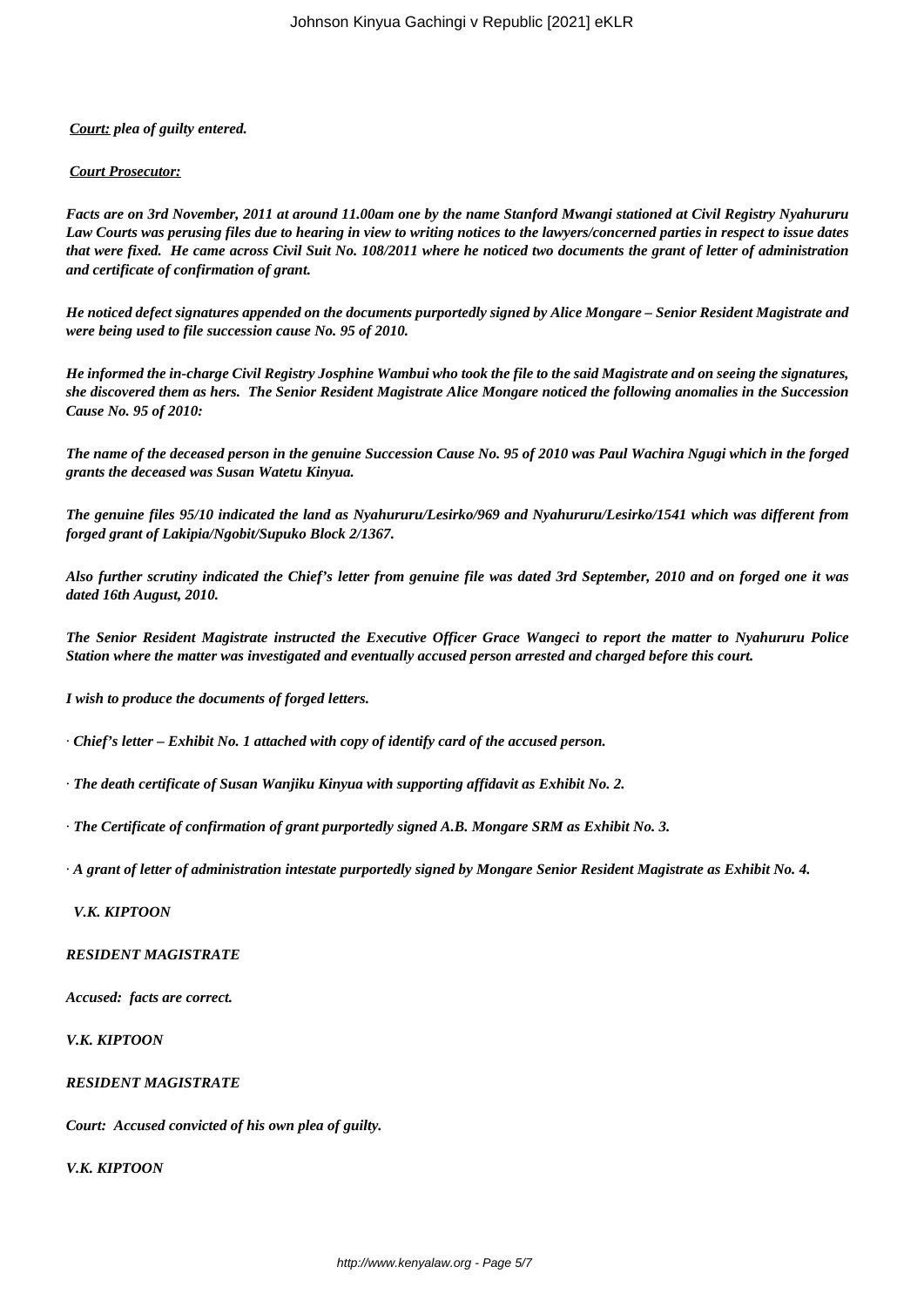# *RESIDENT MAGISTRATE*

*Court Prosecutor: I have no previous records for the accused.*

### *V.K. KIPTOON*

### *RESIDENT MAGISTRATE*

*Accused: I ask the court to forgive me as I was cheated. That is all I can ask the court.*

 *V.K. KIPTOON*

### *RESIDENT MAGISTRATE*

*Court: Mitigation by the accused person has been noted. I have also noted the circumstances the accused committed the offences. The accused forged documents that were to be in court proceedings. His acts are serious and go to the process of administration of justice.*

*In view of the same, I sentence the accused to serve 2 ½ years' imprisonment. Right of appeal within 14 days from today.*

### *V.K. KIPTOON*

### *RESIDENT MAGISTRATE*

#### *08/02/2012*

35. On plea taking, I have reproduced the same above, and I observe and hold view that, the Appellant was first produced in court on 8th February, 2012. He pleaded guilty to charge and was thus convicted and subsequently sentenced.

36. That from the record it is very clear that the language used was Kiswahili, facts were read and the Appellant confirmed them to be correct. The facts in the charge sheet and provisions cited have not been demonstrated to fail in disclosure of offence charged.

37. He was then convicted on admission of the content of charge and facts read to him by the prosecutor, thus the plea was proper and this point must fail. On failure to warn the appellant of consequence of pleading guilty to the charge, the court notes that the cited authorities are dealing with charges with sentences in capital offences, life sentences and long imprison terms unlike the instant one where the maximum sentence is 3years.

38. On sentence, the Appellant was convicted to 2 ½ years' imprisonment. Section 349 of the Penal Code provides for imprisonment for a period of 3 years. However, the court noted that he was first offender and he was repentant and remorseful and thus the two elements ought to have been taken into account. Thus the court will reduce the sentence accordingly.

39. The upshot of that is that, the appeal fails on conviction but partially succeeds on sentence. The court therefore makes the orders;

*(i) The appeal on conviction is dismissed and same conviction is upheld.*

*(ii) The appeal on sentence succeeds partially thus sentence reduced to an imprisonment for 12 months from the date of this judgement.* 

*Dated, Signed* and *Delivered* at *NYAHURURU* this *20th* day of *December, 2021*.

**.....................................**